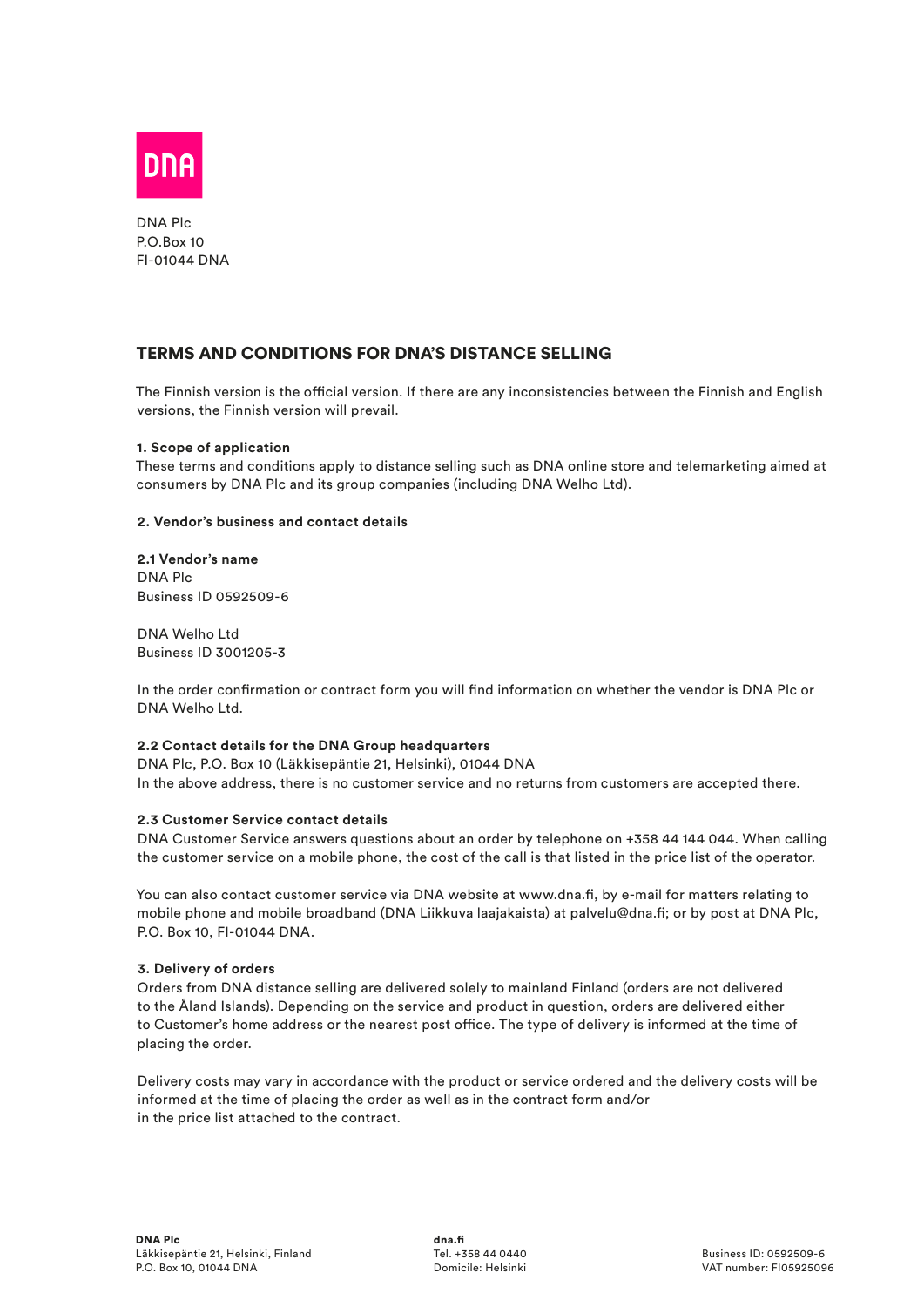### **4. Cancellation terms**

### **4.1. Right of cancellation**

In accordance with Chapter 6 Section 14 of the Consumer Protection Act a consumer has the right to cancel a contract made through distance selling by notifying DNA of it within a 14 day period. The 14 day period begins when the Customer has received order confirmation. However, in respect of goods the cancellation period begins when the goods are received if the product is received later that the order confirmation. If the Customer is promised **a return period longer than 14 days, this is mentioned in the confirmation.**

## **4.2 Notifying of cancellation**

A notification of cancellation can be made by calling DNA customer service on +358 44 144 044. The price of the call when calling from a mobile phone is the same as calling a DNA mobile phone subscription. The call is free of charge when calling from a DNA landline.

Calls from other operators' subscriptions are charged in accordance with the price list of the operator in question.

Hours of service: Monday - Friday 8–18 hrs, Saturday 9–16.30 hrs. Calling customer service is the fastest way to notify of cancellation. Notification of cancellation can also be given by mailing palvelu@dna.fi or by posting a cancellation form to DNA Plc, P.O. Box 1111, FI-01044 DNA.

### **4.3 Responsibility for a device received**

A device received must be handled carefully and it must be kept essentially unchanged and unreduced until the Customer has decided to keep the device. If the Customer wants to return the device he/she has received and to be refunded the full price paid for the device, the Customer must ensure that the device and its sales packaging are essentially unchanged when returned as well as saleable. The inspection of the device can be cursory only.

If the Customer returns the device as used, DNA may recover from the Customer the reduced value of the device up to the full price of the device together with the cost of return.

Use of the device can be, for example:

- Switching on the device
- Removing the protective film or removing any other corresponding protection
- Charging the device's charger
- Activating Find My iPhone (FMiP) application
- Placing a sim-card or any other corresponding smart card in the device and using the device
- Saving items in the device
- Returning the original sales packaging without additional devices, operating manuals, remote controls, wires and other corresponding accessories included in the package.

#### **4.4 Returning the device**

The Customer shall return the device received without delay and within 14 days at the latest from notifying DNA of the cancellation. The Customer is without exception obliged to remove an Apple device from Find My iPhone (FMiP) application.

Please send the device to be returned together with a filled in return form by post to:

DNA Plc P.O. Box 1111 FI-01044 DNA

Please mark agreement id number **631717** on the return envelope/package.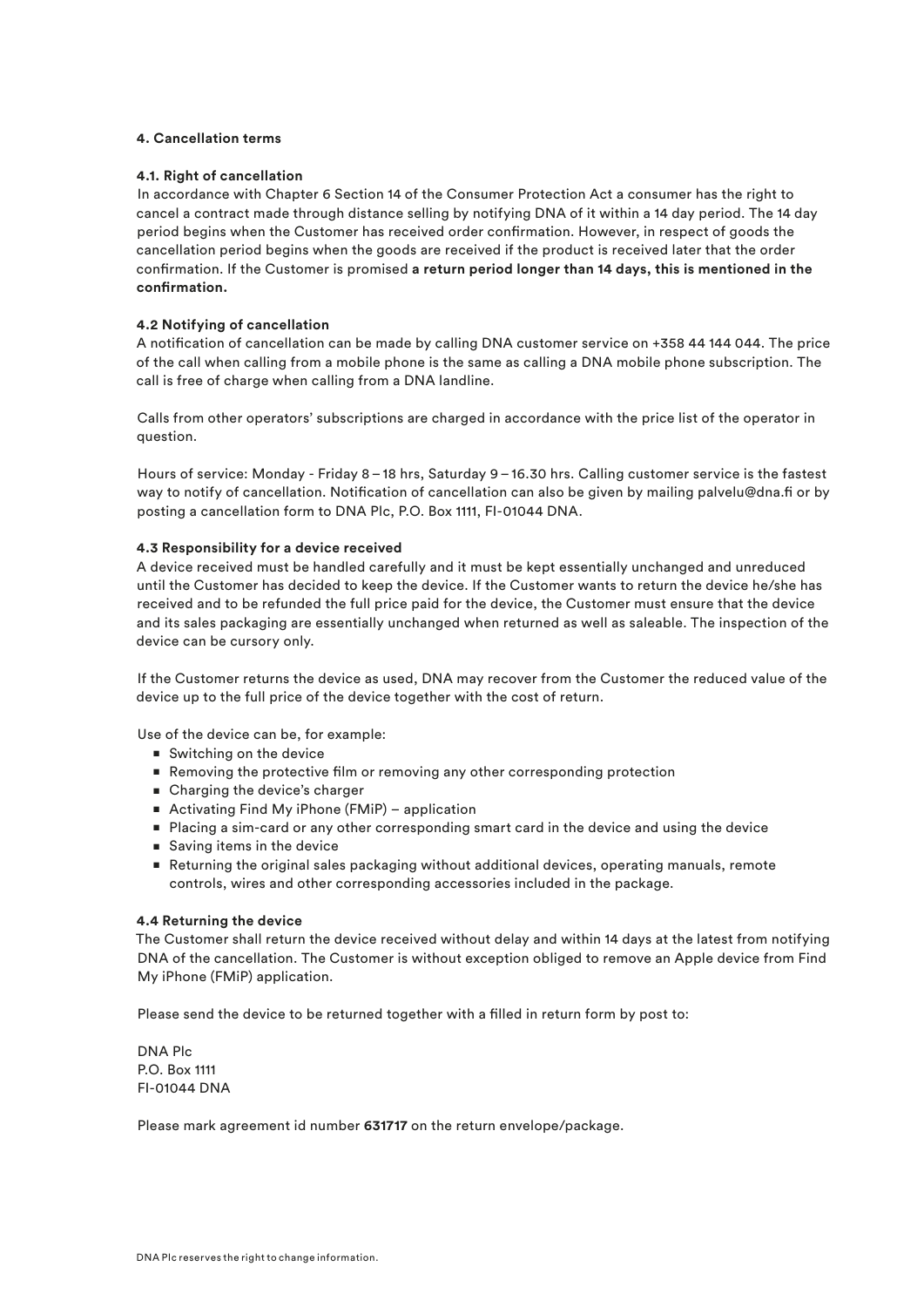If you return the goods via Matkahuolto, please take the package to Matkahuolto and mark return number **9522734** on the package.

#### **Please remember to keep a receipt of the return by post of via Matkahuolto.**

#### **4.5 Processing returns**

DNA processes returns without delay in the order they are received. Please contact DNA customer service if you have any questions about returns.

#### **4.6 Service charges during cancellation period**

If the Customer cancels a subscription contract (such as a mobile phone, mobile broadband or fixed broadband subscription) or other service contract (such as pay TV or DNA TV) and the subscription or service is at the Customer's disposal during the cancellation period, the customer is liable to pay charges applicable to the cancellation period despite cancelling the subscription or service.

#### **5. DNA's liability for defects**

DNA is responsible for any defects in the goods and devices it sells in accordance with the Consumer Protection Act.

### **6. Warranty for the device**

The devices sold by DNA have the manufacturer's warranty to which the manufacturer's terms and conditions for warranty apply. Warranty details are provided when the device is delivered. The Customer is responsible for having sufficient back up files for any programmes, files and other information which has been saved in the device if the device is sent to warranty maintenance or repair.

#### **7. Practices adhered to by DNA**

In its telemarketing, DNA adheres to the telemarketing practices of the Data and Marketing Association of Finland. The rules for these practices can be found at: http://www.asml.fi/wp-content/uploads/Telemarkkinointi\_Yleinen.pdf

#### **8. Compatibility of digital services and contents**

You can check he compatibility of digital services provided by DNA with devices and programmes on the DNA website at the following addresses:

Data security service www.dna.fi/tietoturva

Deezer www.dna.fi/deezer

DNA TV application www.dna.fi/tuki-dnatv-ja-hubi-asennus-ja-kayttoonotto

#### **9. Disputes**

The Customer has the right to take a dispute concerning a contract made with DNA to be handled at the Consumer Disputes Board (www.kuluttajariita.fi) if the dispute concerning the contract cannot be resolved in negotiations between the parties. The decisions of the Consumer Disputes Board are recommendations in nature. Before taking the matter to be handled by the Consumer Disputes Board the consumer must be in contact with the magistrates' Consumer Advice Centre (www.kuluttajaneuvonta.fi).

#### **10. Validity of terms and conditions**

These special terms and conditions come into effect on November 1st, 2019 and replace the conditions from February 15th, 2018. These terms and conditions are valid from November 1st 2019 until further notice.